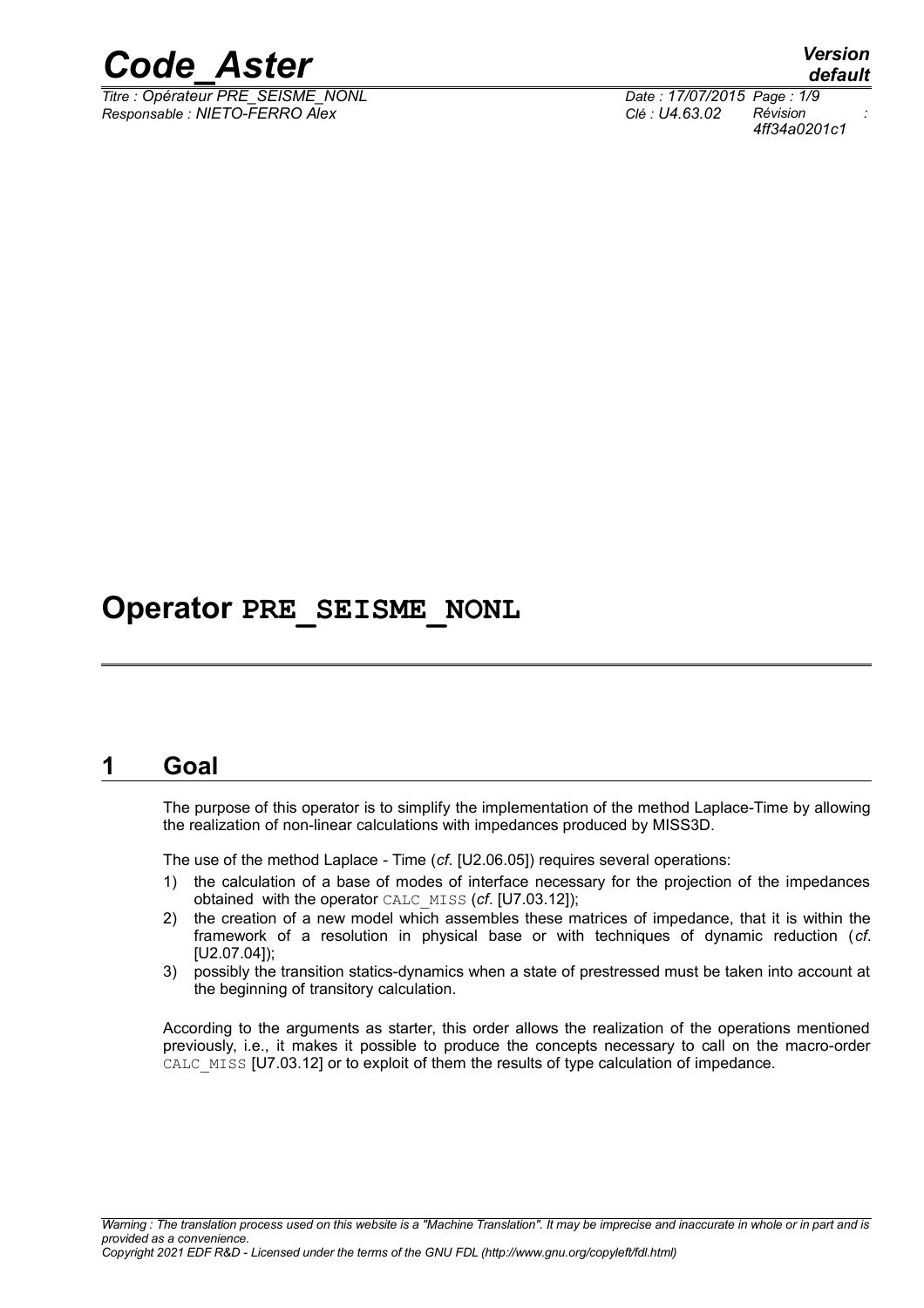# **Code Aster**

Titre : Opérateur PRE\_SEISME\_NONL<br>Responsable : NIETO-FERRO Alex

Date: 17/07/2015 Page: 2/9 Clé : U4.63.02 Révision 4ff34a0201c1

# **Contents**

| 3.3.4Operand UNITE_RESU_RIGI/UNITE_RESU_AMOR/UNITE_RESU_MASS7 |  |
|---------------------------------------------------------------|--|
|                                                               |  |
|                                                               |  |
|                                                               |  |
|                                                               |  |
|                                                               |  |
|                                                               |  |
|                                                               |  |
|                                                               |  |
|                                                               |  |
|                                                               |  |
|                                                               |  |
|                                                               |  |
|                                                               |  |
|                                                               |  |
|                                                               |  |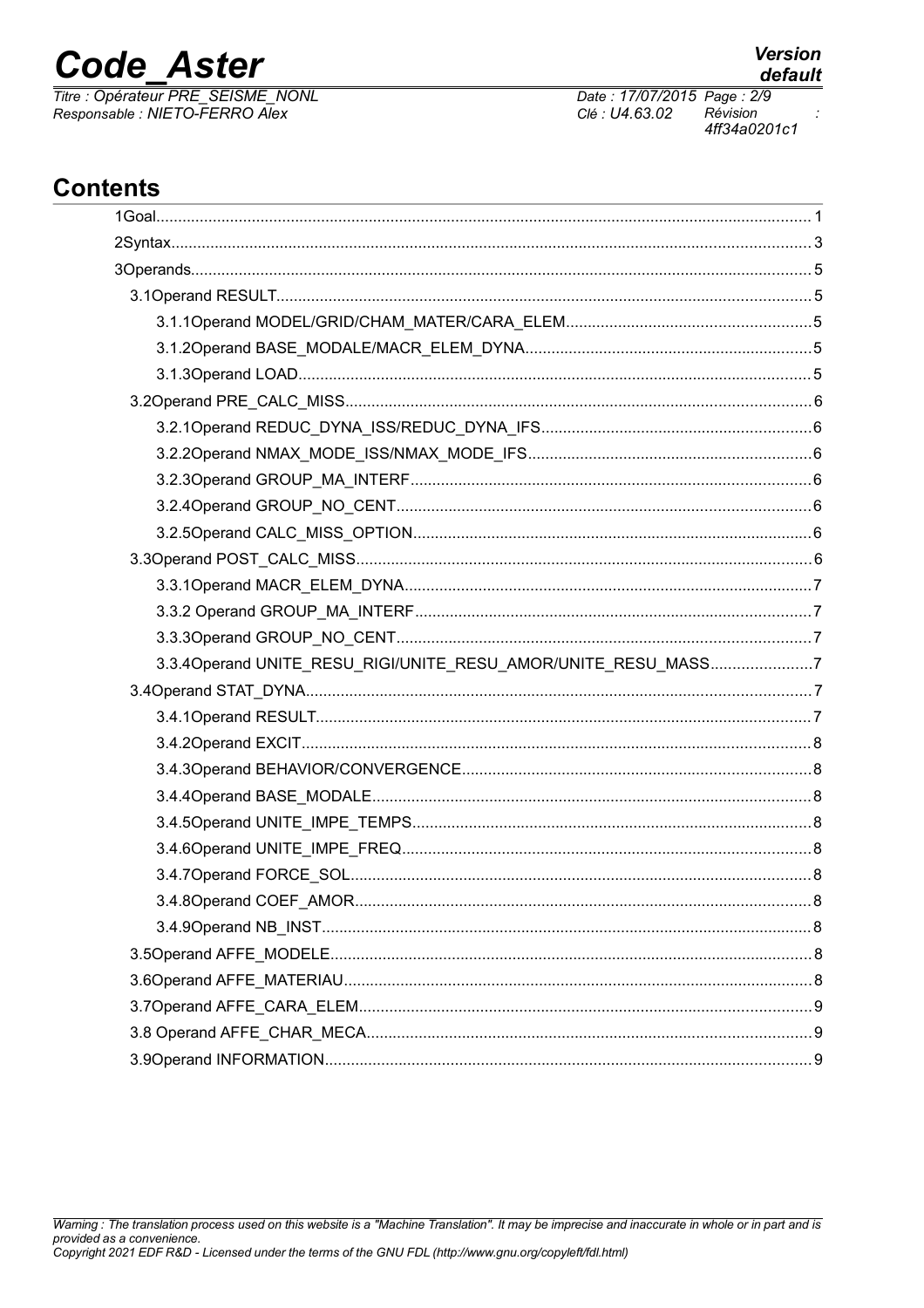*Titre : Opérateur PRE\_SEISME\_NONL Date : 17/07/2015 Page : 3/9 Responsable : NIETO-FERRO Alex Clé : U4.63.02 Révision :*

*default*

*4ff34a0201c1*

## **2 Syntax**

PRE\_SEISME\_NONL (  $\blacklozenge$  RESULT = F (  $\sqrt{2}$  / RESULT = CO ('resu'), [evol\_noli] ◊ / MODEL = CO ('Mo'), [model] ◊ / GRID = CO ('e-mail'), [grid] ◊ / CHAM\_MATER = CO ('chmat'), [cham\_mater] ◊ / CARA\_ELEM = CO ('carac'), [cara\_elem] # PRE CALC MISS is obligatory for creation # of the concepts of the type bases modal or macronutrient  $\Diamond$  / BASE MODALE = CO ('bamo'), [mode meca] ◊ / MACR\_ELEM\_DYNA = CO ('mael'), [macr\_elem\_dyna] # POST CALC MISS is obligatory for creation # of a load with option 'LAPL TEMPS'  $\Diamond$  / LOAD = F (  $\triangle$  NAME = CO ('l char'), [1 char meca]  $\begin{array}{ccc} \bullet^- \text{OPTION} = & / & ' \text{COND} & \text{LIM'} \end{array}$ , [DEFECT] / 'LAPL TEMPS', [TXM] ), ),  $\Diamond$  / PRE CALC MISS = F ( ♦ CALC\_MISS\_OPTION = / 'ISS', [TXM] / 'ISFS', [TXM]  $\bullet$  NMAX MODE ISS = nbiss,  $[1]$ # If CALC\_MISS\_OPTION == 'ISFS'  $\bullet$  NMAX MODE IFS = nbifs, [I]  $\bullet$  GROUP MA INTERF = grma int, [grma]  $\sqrt{Q}$  GROUP NO CENT = grno cent, [grno]  $\sqrt{Q}$  REDUC DYNA ISS =  $\sqrt{N}$   $\sqrt{N}$   $\sqrt{Q}$   $\sqrt{N}$   $\sqrt{Q}$   $\sqrt{Q}$   $\sqrt{Q}$   $\sqrt{Q}$ / 'YES',<br>/ 'NOT', [DEFE ◊ REDUC\_DYNA\_IFS = / 'NOT', [DEFECT] / 'YES', [TXM] ), ◊ / POST\_CALC\_MISS = \_F (  $\overline{\bullet}$  MACR ELEM DYNA = mael, [macrelem dyna]  $\bullet$  GROUP MA\_INTERF = grma\_int, [grma] ♦ GROUP\_NO\_CENT = grno\_cent, [grno]  $\sqrt{11}$  UNITE RESU RIGI = uresrig,  $[1]$ ◊ UNITE\_RESU\_AMOR = uresamo, [I] ◊ UNITE\_RESU\_MAS = uresmas, [I] ),  $\Diamond$  / STAT DYNA = F (  $\overline{\bullet}$  RESULTAT = resu,  $[evol_n]$  $\bullet$  EXCIT =  $_F$  (  $\bullet$  LOAD = tank,  $\qquad$  [char meca] / [char<sup>-</sup>cine meca]  $\sqrt{15}$  FONC MULT = fonct,  $\sqrt{15}$ / [nappe\_sdaster]  $/$  [formula]  $\Diamond$  TYPE CHARGE =/'FIXE CSTE',  $[DEFECT]$ / 'FIXE PILO', [TXM]  $\sqrt{SUV'}$ , [TXM] / 'DIDI', [TXM]

*Warning : The translation process used on this website is a "Machine Translation". It may be imprecise and inaccurate in whole or in part and is provided as a convenience.*

*Copyright 2021 EDF R&D - Licensed under the terms of the GNU FDL (http://www.gnu.org/copyleft/fdl.html)*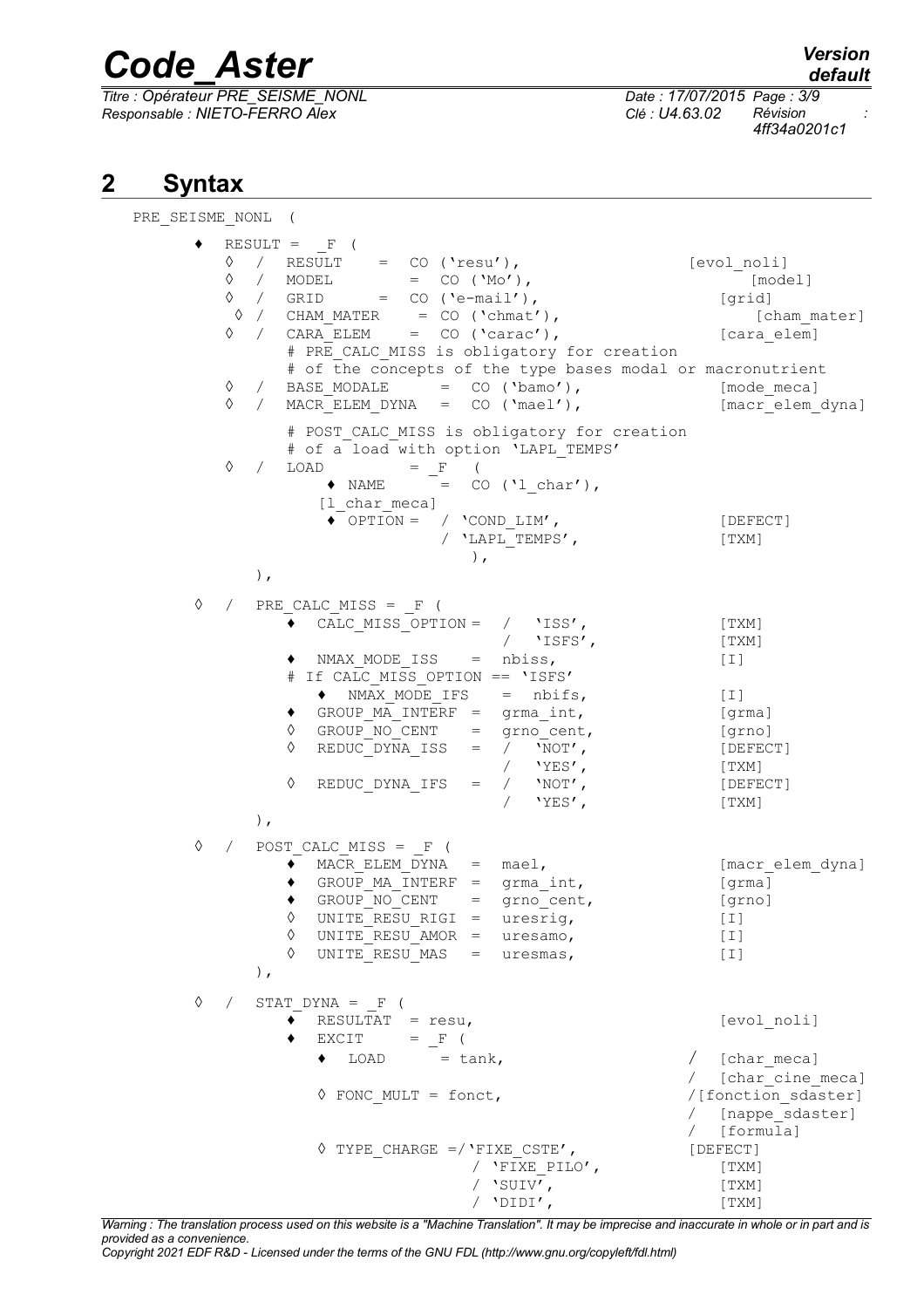*default*

*Titre : Opérateur PRE\_SEISME\_NONL Date : 17/07/2015 Page : 4/9 Responsable : NIETO-FERRO Alex Clé : U4.63.02 Révision :*

*4ff34a0201c1*

), BEHAVIOR =  $F$  (see the document  $[U4.51.11]$ ),  $\bullet$  CONVERGENCE = F (see the document [U4.51.03]),  $\bullet$  BASE MODALE = bamo, [mode meca]  $\bullet$  UNITE IMPE TEMPS =  $\bullet$  (  $\sqrt{U}$  UNITE RESU RIGI = uresrig, [I]  $\sqrt{V}$  UNITE RESU AMOR = uresamo, [I]  $\sqrt{$  UNITE RESU MASS = uresmas, [I] ),  $\bullet$  UNITE IMPE FREQ = uimpfr,  $[1]$  $\bullet$  FORCE SOL = fsol,  $\left[\text{char } \text{meca}\right]$ ◊ COEF\_AMOR = / 0.0, [DEFECT] / coefamo, [R]  $\sqrt{}$  NB INST = / 100.0 [DEFECT] / nbinst, [R] ), # the declaration of the keyword following must be coherent

 $/ 2$ , [I]

- # with the keyword indicated in RESULT<br>◆ AFFE MODELE = F ( to see the  $=$  F ( to see the document  $[U4.41.01]$  ),
- $\triangleleft$  AFFE MATERIAL = F (see the document [U4.43.03] ),
- $\blacklozenge$  AFFE CARA ELEM = F (see the document [U4.42.01] ),
- $\blacklozenge$  AFFE CHAR MECA = F (see the document [U4.44.01] ),
- $\Diamond$  INFORMATION =  $/ 1$ ,

[DEFECT]

)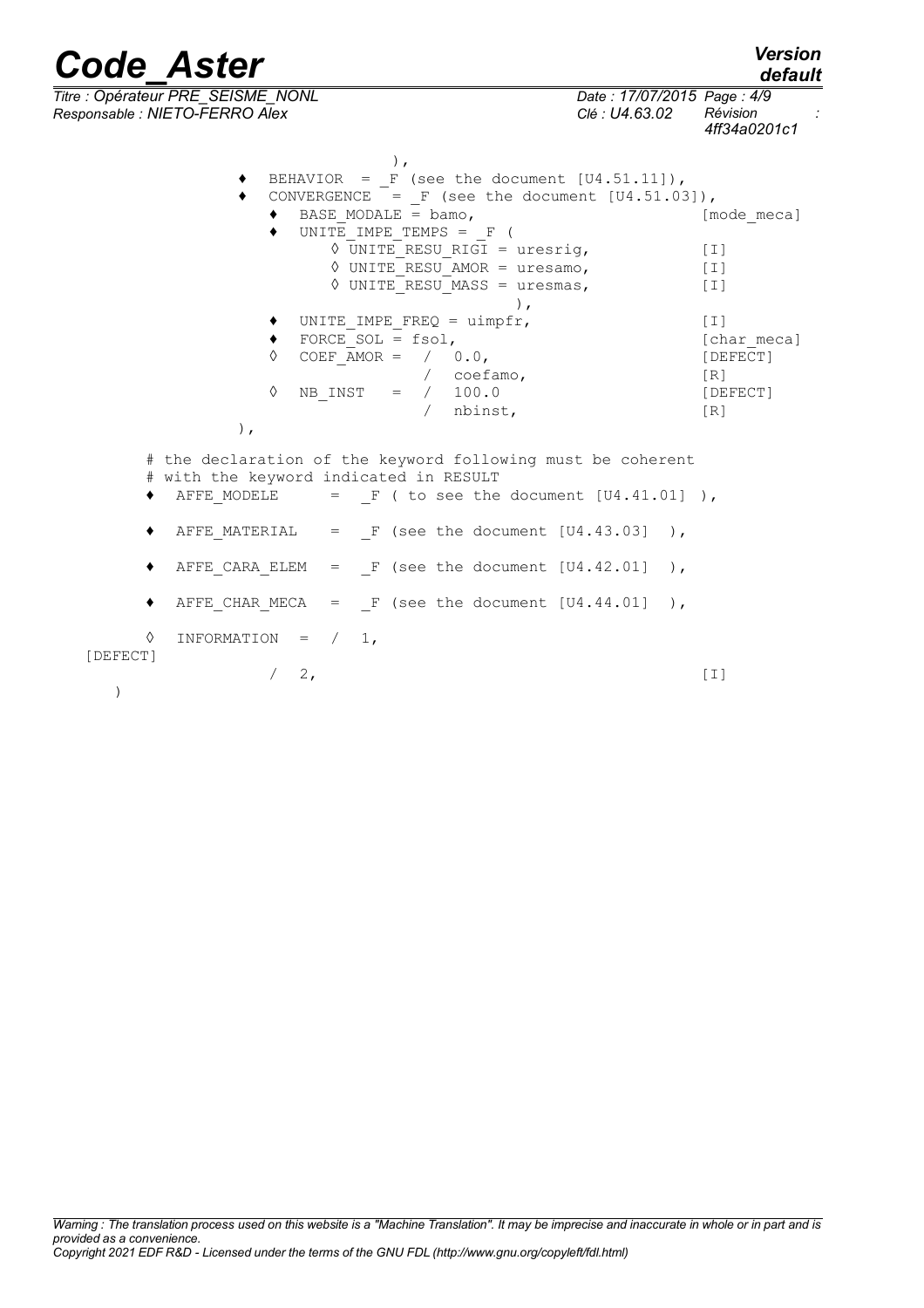*Titre : Opérateur PRE\_SEISME\_NONL Date : 17/07/2015 Page : 5/9 Responsable : NIETO-FERRO Alex Clé : U4.63.02 Révision :*

*4ff34a0201c1*

## **3 Operands**

### **3.1 Operand RESULT**

- $RESULT = F ($ 
	- $\Diamond$  / RESULT = CO ('resu'),  $[evol_{\text{no}}]$

Allows PRE\_SEISME\_NONL to produce the concepts at exit of the macro-order. The keyword RESULT is to be used only with STAT\_DYNA.

#### **3.1.1 Operand MODEL/GRID/CHAM\_MATER/CARA\_ELEM**

|  | 0 / MODEL                          | $=$ CO ('Mo'),                          | [model]      |
|--|------------------------------------|-----------------------------------------|--------------|
|  | $\Diamond$ / GRID = CO ('e-mail'), |                                         | [qrid]       |
|  |                                    | $\Diamond$ / CHAM MATER = CO ('chmat'), | [cham mater] |
|  | 0 / CARA ELEM                      | $=$ CO ('carac'),                       | [cara elem]  |

Allows PRE\_SEISME\_NONL to produce the concepts at exit of the macro-order.

The declaration of these concepts must be coherent with the data sunken in the operands AFFE MODELE  $(rf. \S 3.5)$ , AFFE MATERIAU  $(rf. \S 3.6)$ , AFFE CARA ELEM  $(rf. \S 3.7)$  and AFFE CHAR MECA ( *cf* . § [3.8](#page-8-0) ) defined inside this macro-order.

These keywords make it possible to inform the name of the concepts which the user wishes to create:

- the name of the model  $(M<sub>o</sub>)$  whose elements are the object of mechanical calculation,
- the name of the grid ( $e$ -mail) possibly containing new nodes and meshs,
- the name of the material field (chmat) affected on the grid e-mail,
- the name of the characteristics ( carac ) elements of hull, beam, pipe, bars, cable, and discrete elements affected on the model Mo.

In case of a dynamic reduction (*cf.* [U2.07.04] and [U4.44.01]), these concEpts created will contain the additional elements necessary to later calculations.

#### **3.1.2 Operand BASE\_MODALE/MACR\_ELEM\_DYNA**

|  | 0 / BASE MODALE                            | $=$ CO ('bamo'), | [mode meca]      |
|--|--------------------------------------------|------------------|------------------|
|  | $\Diamond$ / MACR ELEM DYNA = CO ('mael'), |                  | [ macr elem dyna |

]

These keywords cannot be used without informing the keyword factor PRE\_CALC\_MISS (*cf*. [§3.2\)](#page-5-0). Indeed, they make it possible to inform the following concepts at exit:

- the name of the modal base ( $bamo$ ) containing the modes of interface used as projection of the impedances of ground bases,
- the name of the macronutrient ( $_{\text{mael}}$ ) who points on  $_{\text{bamo}}$  and which can be directly used in CALC\_MISS (*cf* . [U7.03.12]).

#### <span id="page-4-0"></span>**3.1.3 Operand LOAD**

 $\text{LOAD}$  = F (  $\triangle$  NAME = CO ('l char'), [1 char meca]  $\sqrt{\overline{OPT}}$ OPTION = / 'COND LIM', [DEFECT] / 'LAPL TEMPS', [TXM] ),

This keyword makes it possible to create a load related to the boundary conditions ( $OPTION =$ 'COND\_LIM'), obligatory when one seeks to make dynamic reduction, or with the method Laplace-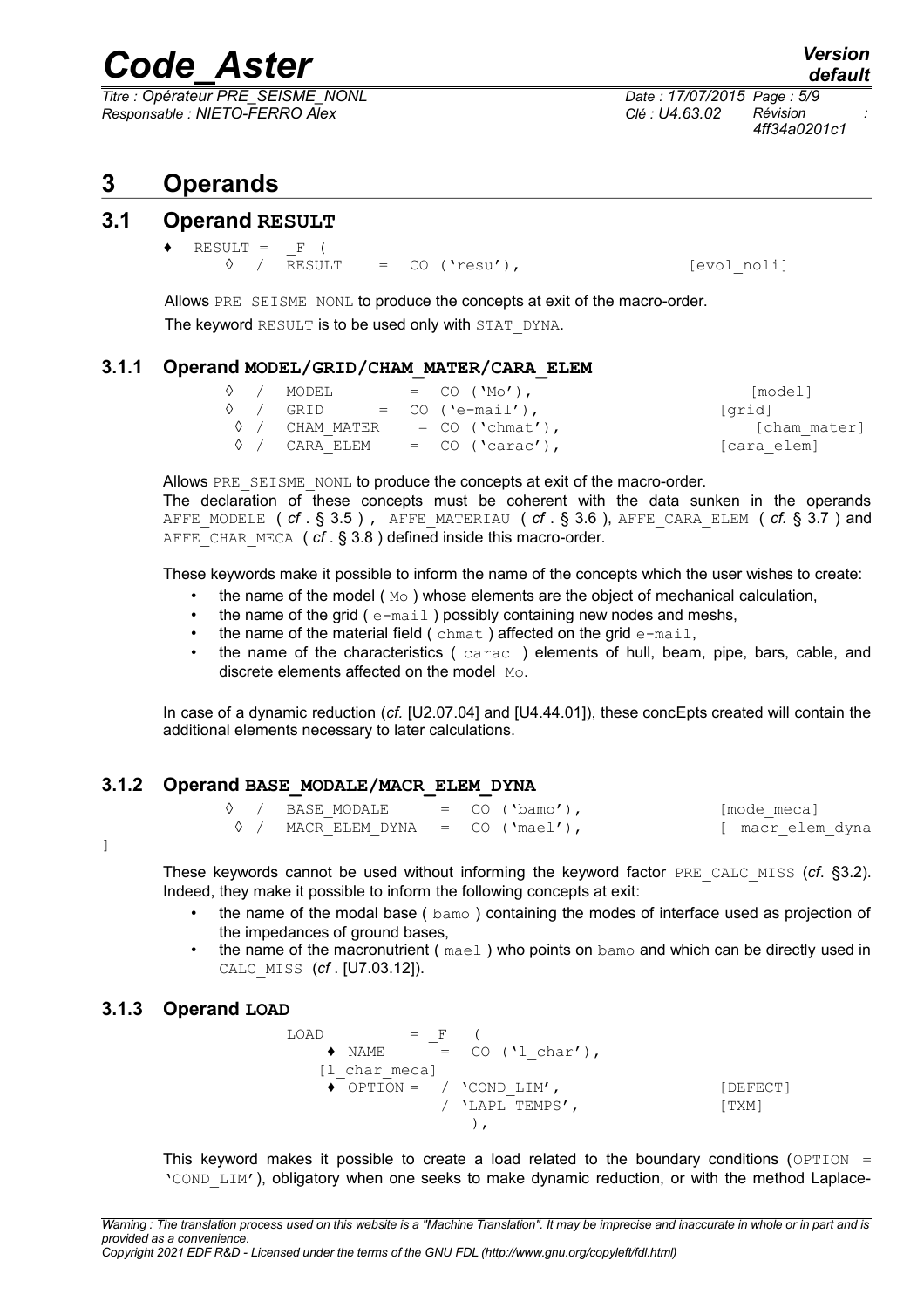*Titre : Opérateur PRE\_SEISME\_NONL Date : 17/07/2015 Page : 6/9 Responsable : NIETO-FERRO Alex Clé : U4.63.02 Révision :*

*4ff34a0201c1*

*default*

Time (OPTION = 'LAPL\_TEMPS'), which obliges the presence of the operands UNITE\_RESU\_RIGI, UNITE\_RESU\_AMOR or UNITE\_RESU\_MASS in the keyword factor POST\_CALC\_MISS (*cf*. [§3.3\)](#page-5-1).

### **3.2 Operand PRE\_CALC\_MISS**

<span id="page-5-0"></span>

| ♦ |  | PRE CALC MISS $=$ F             |     |            |                   |
|---|--|---------------------------------|-----|------------|-------------------|
|   |  | CALC MISS OPTION = $/$ 'ISS',   |     |            | [ TXM]            |
|   |  |                                 |     | 'ISFS',    | [TXM]             |
|   |  | $NMAX MODE ISS =$               |     | nbiss,     | $\lceil 1 \rceil$ |
|   |  | # If CALC MISS OPTION == 'ISFS' |     |            |                   |
|   |  | NMAX MODE IFS                   |     | $=$ nbifs, | $\lceil 1 \rceil$ |
|   |  | GROUP MA INTERF =               |     | grma int,  | [qrma]            |
|   |  | GROUP NO CENT                   | $=$ | grno cent, | [grno]            |
|   |  | REDUC DYNA ISS                  | $=$ | 'NOT',     | [DEFECT]          |
|   |  |                                 |     | 'YES',     | [TXM]             |
|   |  | REDUC DYNA IFS                  |     | $'NOT'$ ,  | [DEFECT]          |
|   |  |                                 |     | 'YES'      | [TXM]             |
|   |  |                                 |     |            |                   |

#### **3.2.1 Operand REDUC\_DYNA\_ISS/REDUC\_DYNA\_IFS**

These operands indicate the manner of representing the kinematics of the interfaces of ISS or YEWS by means of a base of static modes (REDUC DYNA  $*$  'NOT') or of the dynamic modes (REDUC DYNA  $* = 'YES'.$ ).

#### **3.2.2 Operand NMAX\_MODE\_ISS/NMAX\_MODE\_IFS**

These operands make it possible to inform the number of modes to in the case of calculate a calculation of ISS or ISFS. If REDUC DYNA  $* = 'YES'$ , the value of the keyword NMAX MODE  $*$ corresponding must be a multiple of 6.

#### **3.2.3 Operand GROUP\_MA\_INTERF**

<span id="page-5-3"></span>This keyword, which is obligatory, makes it possible to inform the group of meshs corresponding to the dynamic interface to consider (together interface of ISFS or that of ISS or that of YEWS) for the calculation of the modes of interface.

#### **3.2.4 Operand GROUP\_NO\_CENT**

<span id="page-5-2"></span>This keyword indicates the group of nodes defined in the center of an interface making it possible to consider a rigid behavior of this interface. If this keyword is indicated a condition of the type LIAISON\_SOLIDE (*cf.* [U4.42.01]) must, *a priori*, being seized by means of the operand AFFE CHAR MECA (cf. [§3.8\)](#page-8-0).

#### **3.2.5 Operand CALC\_MISS\_OPTION**

This keyword indicates if calculation to be realized is of type 'ISS' or of type 'ISFS'. The well informed value must thus be coherent with the other operands of PRE CALC MISS but also of the macro-order CALC\_MISS (*cf* . [U7.03.12]).

### **3.3 Operand POST\_CALC\_MISS**

<span id="page-5-1"></span>

| ♦ |  | POST CALC MISS $=$ F           |           |                  |
|---|--|--------------------------------|-----------|------------------|
|   |  | MACR ELEM DYNA                 | $=$ mael, | [macr elem dyna] |
|   |  | GROUP MA INTERF = $q$ rma int, |           | [qrma]           |
|   |  | GROUP NO CENT $=$ grno cent,   |           | [grno]           |
|   |  | UNITE RESU RIGI = $uresriq$ ,  |           | 'I]              |
|   |  | UNITE RESU AMOR $=$ uresamo,   |           | [I]              |
|   |  | UNITE RESU MAS = $u$ resmas,   |           | [I]              |
|   |  |                                |           |                  |

*Warning : The translation process used on this website is a "Machine Translation". It may be imprecise and inaccurate in whole or in part and is provided as a convenience.*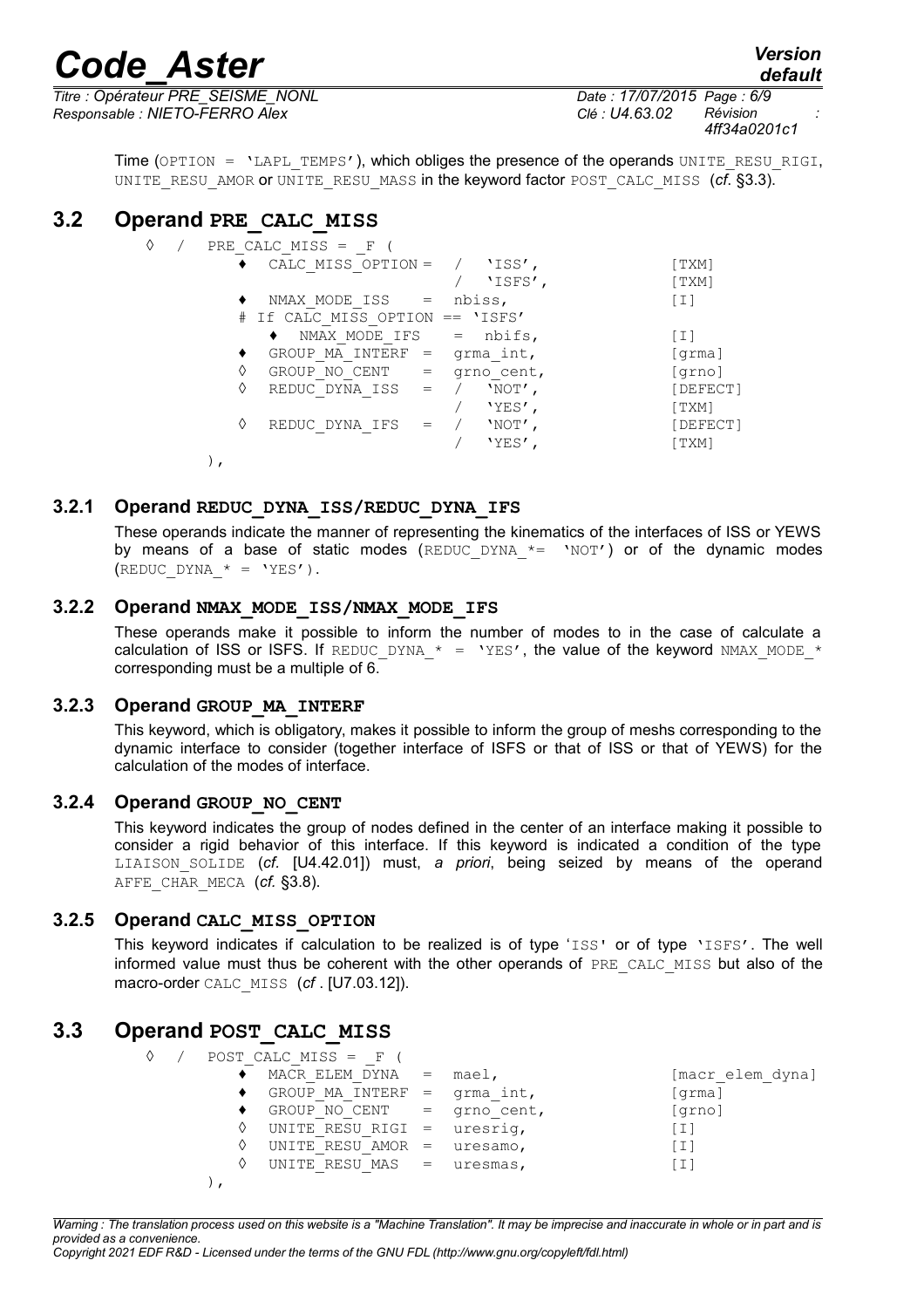*Titre : Opérateur PRE\_SEISME\_NONL Date : 17/07/2015 Page : 7/9 Responsable : NIETO-FERRO Alex Clé : U4.63.02 Révision :*

*default*

*4ff34a0201c1*

#### **3.3.1 Operand MACR\_ELEM\_DYNA**

This keyword expects as starter a concept of the type macr elem dyna who primarily corresponds to the impedance (frequential or temporal) to assemble with the digital model and who is obtained before with, for example, the sequence of the order LIRE IMPE\_MISS (cf. [U7.02.32]) and MACR\_ELEM\_DYNA (*cf*. [U4.65.01]).

#### **3.3.2 Operand GROUP\_MA\_INTERF**

This keyword same as that is used in § [3.2.3](#page-5-3) .

#### **3.3.3 Operand GROUP\_NO\_CENT**

This operand same as that is used in [§3.2.4.](#page-5-2) It is particularly important when a calculation with STAT\_DYNA (*cf.* [§3.4\)](#page-6-0) must be carried out thereafter.

#### **3.3.4 Operand UNITE\_RESU\_RIGI/UNITE\_RESU\_AMOR/UNITE\_RESU\_MASS**

<span id="page-6-1"></span>Numbers of logical unit of the files containing of the temporal impedances of ground (or its decomposition in terms of inertia, damping and rigidity) for the method Laplace-Time.

Operands UNITE\_RESU\_RIGI, UNITE\_RESU\_AMOR, UNITE\_RESU\_MASS, being of a use specific to the method Laplace-Time, are obligatory at the time a concept charges with type LAPL\_TEMPS (*cf.* [§3.1.3\)](#page-4-0) is asked at exit of this macro-order.

#### **3.4 Operand STAT\_DYNA**

<span id="page-6-0"></span>

| 0<br>$\sqrt{2}$ | STAT DYNA = F (                                  |                     |
|-----------------|--------------------------------------------------|---------------------|
|                 | RESULTAT = $resu,$                               | [evol noli]         |
|                 | $EXCIT = F ($                                    |                     |
|                 | $\bullet$ LOAD = tank,                           | / [char meca]       |
|                 |                                                  | / [char cine meca]  |
|                 | $\Diamond$ FONC MULT = fonct,                    | /[fonction sdaster] |
|                 |                                                  | / [nappe sdaster]   |
|                 |                                                  | / [formula]         |
|                 | $\Diamond$ TYPE CHARGE =/ 'FIXE CSTE',           | [DEFECT]            |
|                 | / 'FIXE PILO',                                   | [TXM]               |
|                 | / 'SUIV',                                        | [TXM]               |
|                 | / $'$ DIDI $'$ ,                                 | [TXM]               |
|                 | $\,$ ,                                           |                     |
|                 | BEHAVIOR = F (see the document $[U4.51.11]$ ),   |                     |
|                 | CONVERGENCE = $F$ (see the document [U4.51.03]), |                     |
|                 | BASE MODALE = $bam$ ,                            | [mode meca]         |
|                 | UNITE IMPE TEMPS = $F$ (                         |                     |
|                 | $\Diamond$ UNITE RESU RIGI = uresrig,            | [T]                 |
|                 | $\Diamond$ UNITE RESU AMOR = uresamo,            | $[1]$               |
|                 | $\Diamond$ UNITE RESU MASS = uresmas,            | $\lceil 1 \rceil$   |
|                 |                                                  |                     |
|                 | UNITE IMPE FREQ = $\text{uimpfr}$ ,              | [T]                 |
|                 | FORCE SOL = $fsol,$                              | [char meca]         |
|                 | COEF AMOR = $/ 0.0,$<br>♦                        | [DEFECT]            |
|                 | $/$ coefamo,                                     | [R]                 |
|                 | NB INST = / 100.0<br>♦                           | [DEFECT]            |
|                 | nbinst,<br>$\sqrt{2}$                            | [R]                 |
|                 | $\,$ ,                                           |                     |

#### **3.4.1 Operand RESULT**

<span id="page-6-2"></span>This operand expects as starter a concept of the type evol noli corresponding to the result of a static calculation.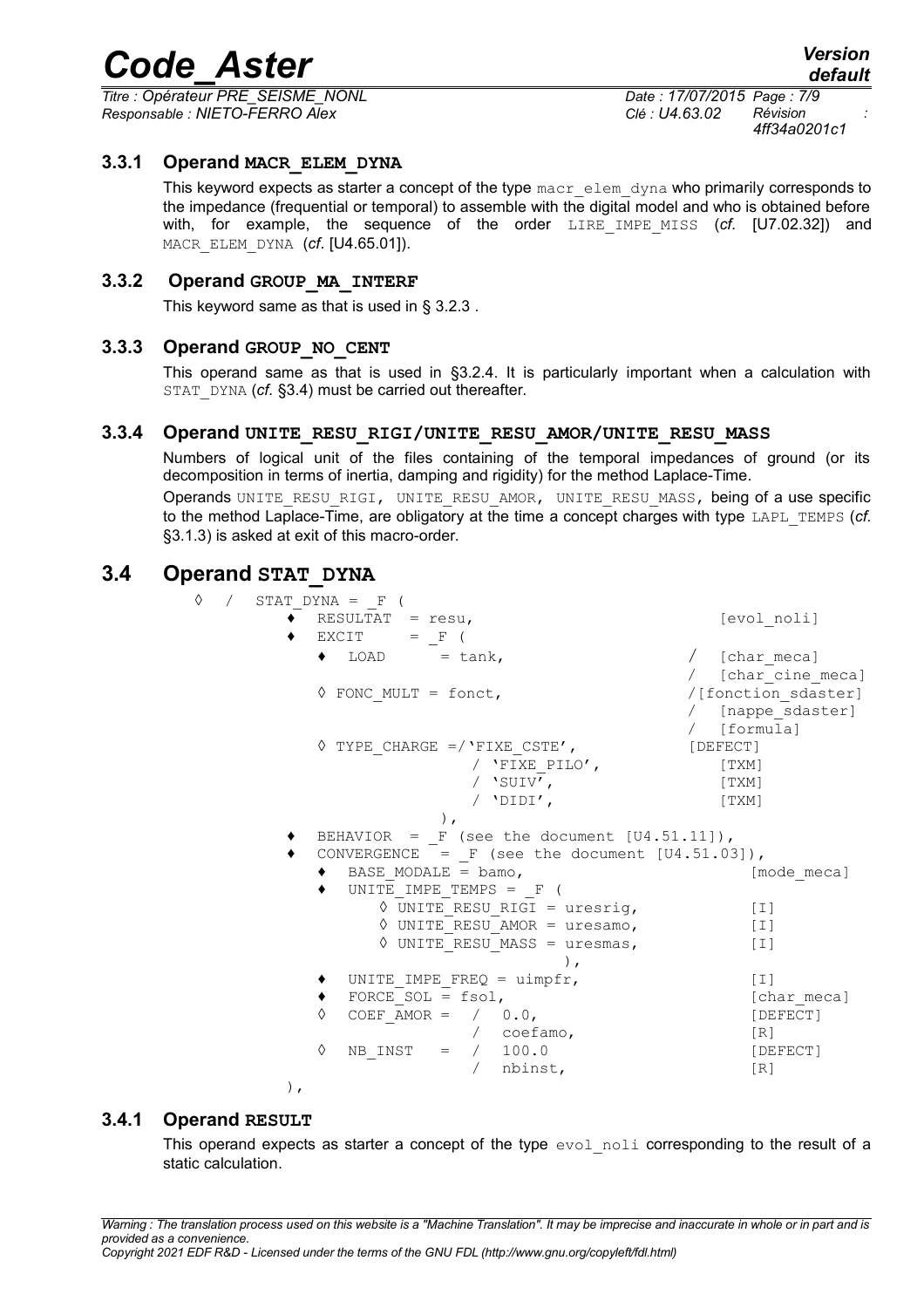*Titre : Opérateur PRE\_SEISME\_NONL Date : 17/07/2015 Page : 8/9 Responsable : NIETO-FERRO Alex Clé : U4.63.02 Révision :*

*4ff34a0201c1*

In particular, within the framework of the method Laplace-Time when one seeks to carry out a nonlinear seismic analysis with taking into account of the interaction ground-structure, the expected concept corresponds to that produced by the operator STAT\_NON\_LINE (*cf.* [U4.51.03]).

#### **3.4.2 Operand EXCIT**

*Cf.* [U4.51.03].

In practice and in the framework of the method Laplace-Time, the keyword EXCIT the whole waits of loads used for the non-linear calculation whose result is seized in RESULT (*cf.* [§3.4.1\)](#page-6-2).

#### **3.4.3 Operand BEHAVIOR/CONVERGENCE**

*Cf.* [U4.51.03].

Syntax is the same one as that of the keywords factor defined in the operator STAT\_NON\_LINE and it must be coherent with the result seized in RESULT (*cf.* [§3.4.1\)](#page-6-2).

#### **3.4.4 Operand BASE\_MODALE**

This keyword expects as starter the modal base being used to project the impedances of ground. This base must be the same one as that used to project the impedances of ground indicated in UNITE\_IMPE\_TEMPS (*cf.* [§3.4.5\)](#page-7-3) and UNITE\_IMPE\_FREQ (*cf.* [§3.4.6\)](#page-7-2) in the form of logical units.

#### **3.4.5 Operand UNITE\_IMPE\_TEMPS**

<span id="page-7-3"></span>The three keywords of this operand have the same meaning as in § [3.3.4](#page-6-1).

#### **3.4.6 Operand UNITE\_IMPE\_FREQ**

<span id="page-7-2"></span>This keyword expects as starter the logical unit of the file containing the impedance of ground calculated in the frequential field.

#### **3.4.7 Operand FORCE\_SOL**

This keyword expects as starter a concept of load of the type 'LAPL\_TEMPS' (*cf.* [§3.1.3\)](#page-4-0) such as created as a preliminary by the use of the keyword POST\_CALC\_MISS (*cf.* [§3.3\)](#page-5-1).

#### **3.4.8 Operand COEF\_AMOR**

This keyword is a coefficient which makes it possible to control the value of viscous damping to add on the level of the interface ground-structure in the shape of discrete elements of type DIS\_TR. When COEF AMOR is worth 1.0, the value of damping which is assigned to the whole of the degrees of freedom of each discrete element is of  $1.$  E16  $\,$  N.s.m<sup>-1</sup>.

#### **3.4.9 Operand NB\_INST**

This keyword expects as starter the number of steps of time necessaries to stabilize the transition statics-dynamics. The value by default is often sufficient.

#### **3.5 Operand AFFE\_MODELE**

<span id="page-7-0"></span>Allows to define the modelled physical phenomenon (mechanical, thermal, acoustic) and the type of finite elements used. Syntax related to the keyword AFFE\_MODELE is the same one as that of the operator bearing the same name [U4.41.01].

Only one occurrence of this keyword is authorized.

### **3.6 Operand AFFE\_MATERIAU**

<span id="page-7-1"></span>Allows to assign materials to geometrical zones of a grid or a model. Syntax related to the keyword AFFE\_MATERIAU is the same one as that of the operator bearing the same name [U4.43.03]. The only difference relates to the operand MODEL who is not obligatory when PRE\_CALC\_MISS (*cf.* [§3.2\)](#page-5-0) is present.